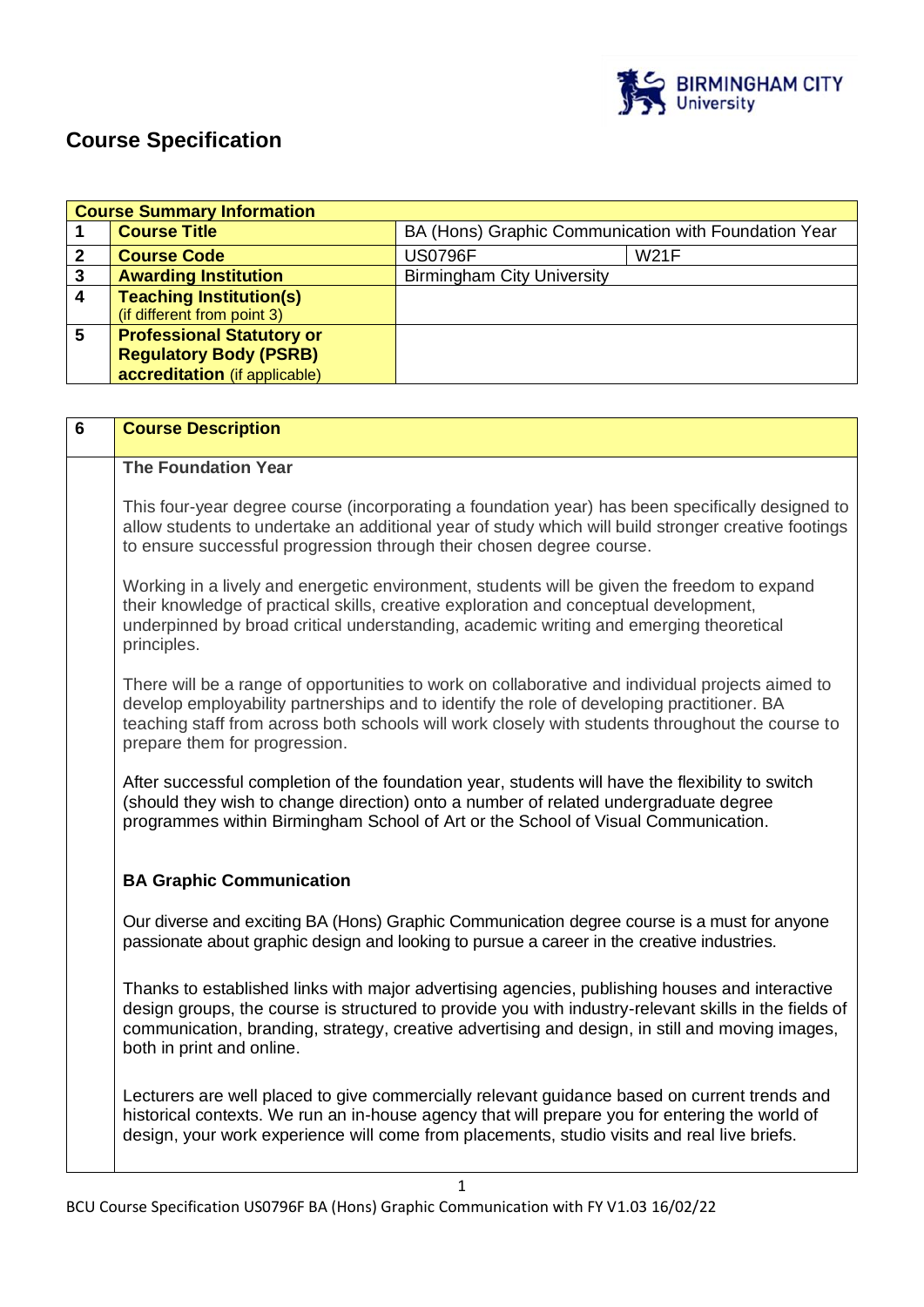

Collaboration with other disciplines is encouraged, developing new ideas and connections with subjects such as illustration, photography and film and animation.

## **What's covered in the course?**

The Graphic Communication course expects you to stand out through your imaginative thinking, passion and commitment to new ideas and international perspectives. You will study a course that will enhance your design skills and challenge your creative thinking, helping you identify the latest directions in design and advertising communication on a world stage.

We attract independent learners who are creative, imaginative, playful, full of passion and totally aware of the power they possess to facilitate change, inform opinion and make their mark in industry.

In three years you will be engaged in all the practical and intellectual skills as practitioners in an ever-changing commercial environment. Many graduates have gone on to become leaders in their field of specialism and they often return to the University to share this knowledge.

You will immerse yourself in our vibrant creative community, based at our City Centre Campus, where you will find screen-printing, letterpress facilities, Adobe software training rooms and studio facilities to enhance your design work. You will also have the opportunity to study abroad for part of the course, or to go on trips to destinations such as New York, Berlin or Paris.

You will engage with live project briefs with companies and industry partners. These range from local to international and include such companies as the following - Moonpig, NHS, Studio Bonito, McCann Erickson, The Times, Chapter, One Black Bear, Cogent Elliott, Leo Burnett London, Beattie McGuinness Bungay, Fluid, Z3, Boxer, Momentum, CBSO, Ikon, Birmingham Hippodrome, John Taylor Hospice, Hello Creatives, DMA, and Saatchi & Saatchi.

Your tutors are enthusiastic about their specialisms, which fosters an invaluable knowledge transfer within the course. We have exceptional levels of external engagement, with visiting lectures given by nationally and internationally-recognised practitioners, as well as having numerous links with industry, workshops, seminars, masterclasses, careers advice, portfolio reviews, mentorships and placements.

|    | <b>Course Awards</b>                                        |       |                |
|----|-------------------------------------------------------------|-------|----------------|
| 7a | <b>Name of Final Award</b>                                  | Level | <b>Credits</b> |
|    |                                                             |       | <b>Awarded</b> |
|    | Bachelor of Arts with Honours Graphic Communication         | 6     | 480            |
| 7b | <b>Exit Awards and Credits Awarded</b>                      |       |                |
|    | <b>Foundation Certificate Visual Arts and Communication</b> |       | 120            |
|    | Certificate of Higher Education Graphic Communication       |       | 240            |
|    | Diploma of Higher Education Graphic Communication           | 5     | 360            |
|    | <b>Bachelor of Arts Graphic Communication</b>               | 6     | 420            |

| <b>Derogation from the University Regulations</b> |
|---------------------------------------------------|
|                                                   |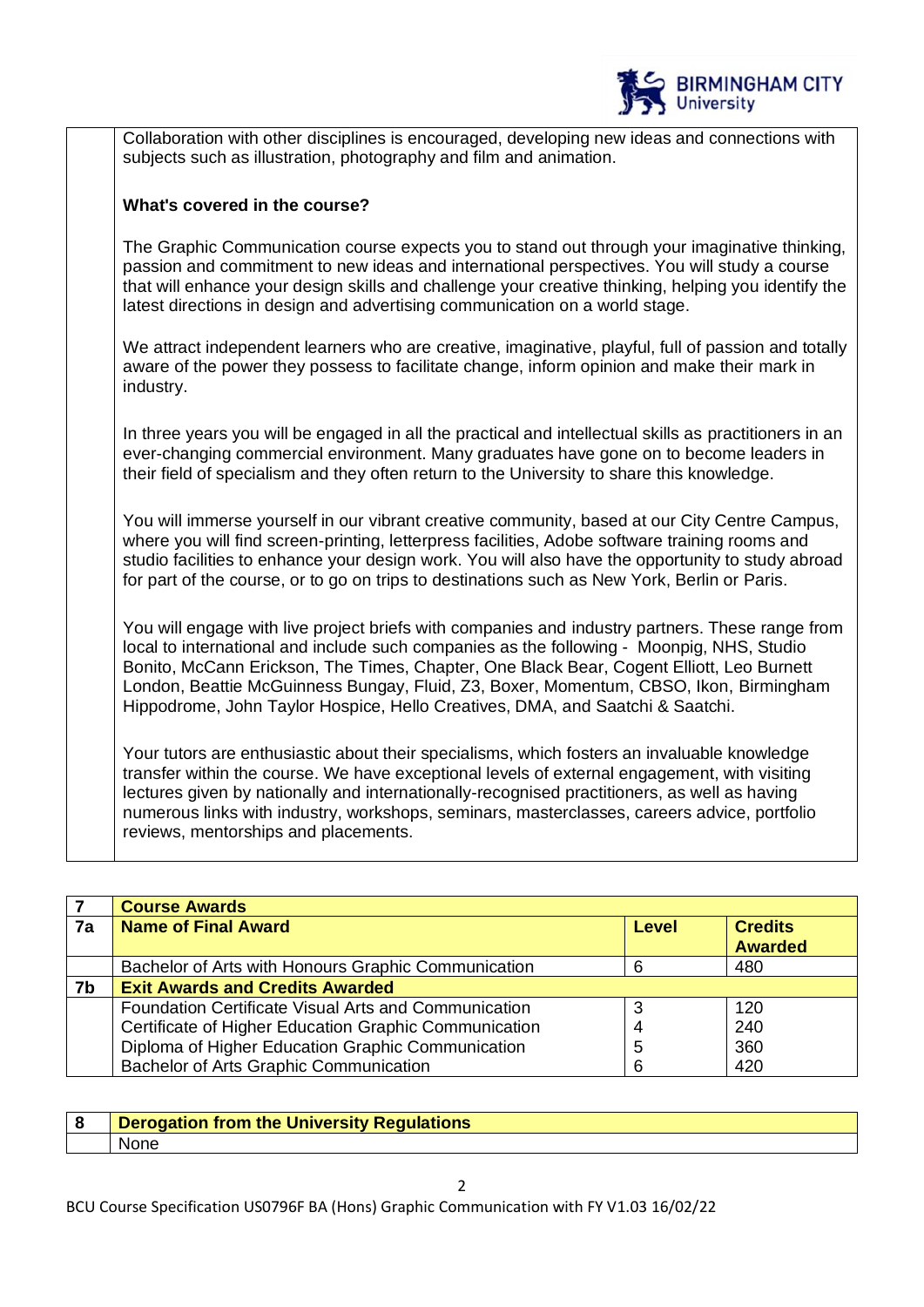

|                         | <b>Delivery Patterns</b> |                             |                          |                |
|-------------------------|--------------------------|-----------------------------|--------------------------|----------------|
| <b>Mode(s) of Study</b> |                          | <b>Location(s) of Study</b> | <b>Duration of Study</b> | Code(s)        |
| Full time               |                          | City Centre                 | 4 vears                  | <b>JS0796F</b> |

| 10 | <b>Entry Requirements</b>                                                                                                                                                                                                  |
|----|----------------------------------------------------------------------------------------------------------------------------------------------------------------------------------------------------------------------------|
|    | The admission requirements for this course are stated on the course page of the BCU website at<br>https://www.bcu.ac.uk/, or may be found by searching for the course entry profile located on the<br><b>UCAS</b> website. |

| 11                      | <b>Course Learning Outcomes</b>                                                                                                                                    |
|-------------------------|--------------------------------------------------------------------------------------------------------------------------------------------------------------------|
| $\overline{1}$          | <b>Knowledge and Understanding</b>                                                                                                                                 |
|                         |                                                                                                                                                                    |
| $1.1$                   | Describe and evaluate the critical and contextual dimensions of graphic communication practice.                                                                    |
| $1.2$                   | Develop a high level of technical and practical skills in analogue and digital communication and                                                                   |
|                         | be able to creatively apply these.                                                                                                                                 |
| $1.3$                   | Undertake research into graphic communication and its contexts, through the use of creative                                                                        |
|                         | experimentation, academic rigour and critical analysis.                                                                                                            |
| $1.4$                   | Develop multiple skills for employability and be working at a professional standard.                                                                               |
| $\overline{2}$          | <b>Cognitive and Intellectual Skills</b>                                                                                                                           |
| 2.1                     | The ability to source, synthesise and apply research and to develop and articulate ideas in<br>practical, written and verbal forms.                                |
|                         |                                                                                                                                                                    |
| 2.2                     | Demonstrate critical and reflective analysise of their own practice and the work of appropriate<br>graphic communication practitioners.                            |
| 2.3                     | Demonstrate creative thinking skills and different approaches to solving problems.                                                                                 |
| 2.4                     | Review, consolidate, and apply their knowledge in accordance with theories, discourse and<br>concepts of graphic communication.                                    |
| $\mathbf{3}$            | <b>Practical and Professional Skills</b>                                                                                                                           |
| 3.1                     | Generate a range of potential ideas and visual developments and apply this to the production of<br>creative work.                                                  |
| 3.2                     | Confidently apply appropriate practical and technical knowledge through a wide range of<br>materials, tools, technologies and approaches to graphic communication. |
| 3.3                     | Explore the benefits of risk-taking, iterative failure and the possibilities found within innovative<br>forms of cross-disciplinary activities.                    |
| 3.4                     | Synthesise theory and practice towards personal career ambitions and reflect upon their position<br>within photography and related disciplines.                    |
| $\overline{\mathbf{4}}$ | <b>Key Transferable Skills</b>                                                                                                                                     |
|                         |                                                                                                                                                                    |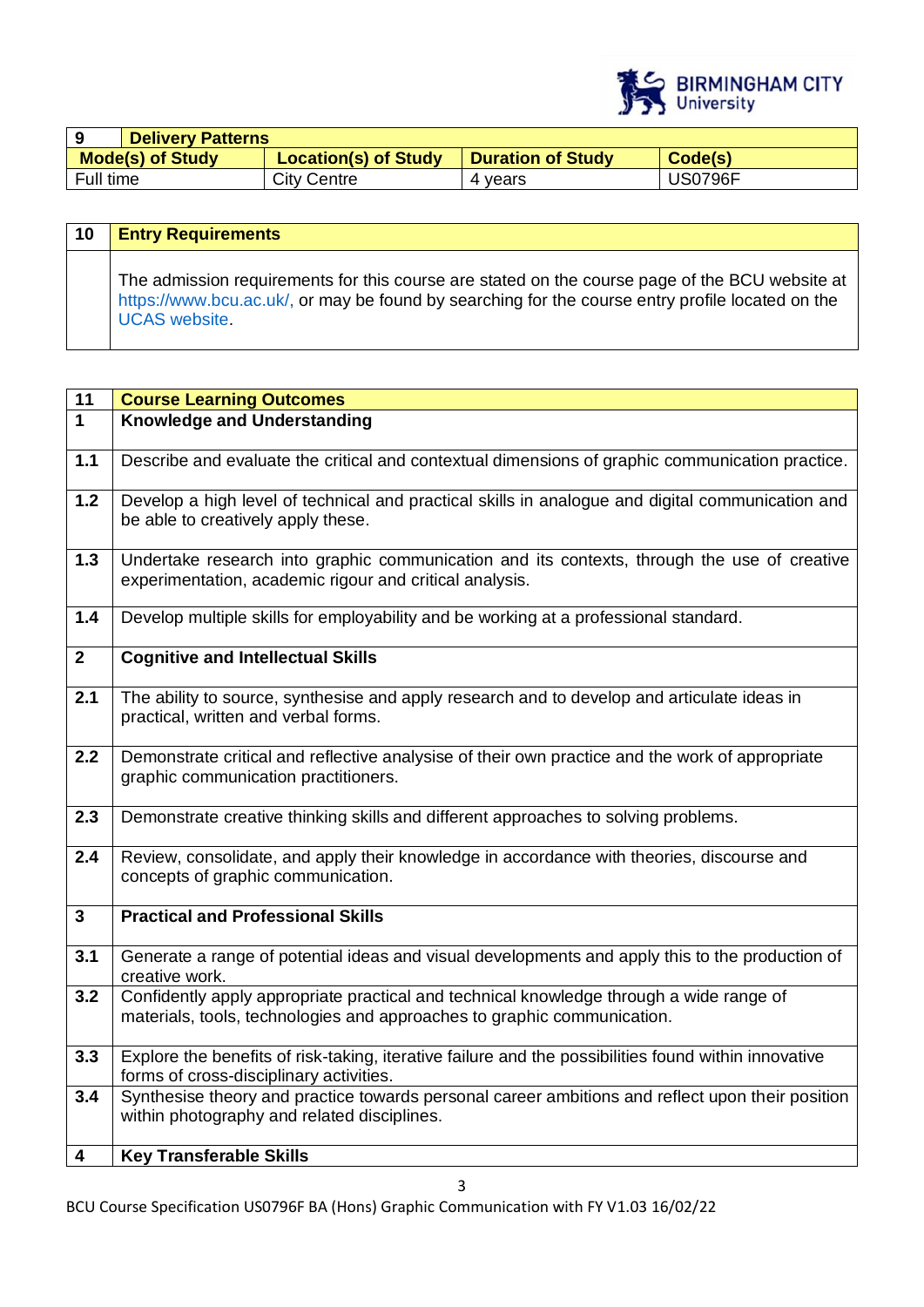

| 4.1 | Manage own learning, including self-evaluation through reflection and take action that results in |
|-----|---------------------------------------------------------------------------------------------------|
|     | self-development.                                                                                 |
| 4.2 | Employ negotiation, enterprise, planning, exhibition and presentation skills to a professional    |
|     | standard.                                                                                         |
| 4.3 | Communicate ideas, information, problems and solutions in visual, written and oral forms.         |
| 4.4 | Work effectively and efficiently, either autonomously or collaboratively.                         |

| 12  | <b>Course Requirements</b>                                                                                                              |                                                                                 |                     |  |
|-----|-----------------------------------------------------------------------------------------------------------------------------------------|---------------------------------------------------------------------------------|---------------------|--|
| 12a | Level 3:                                                                                                                                |                                                                                 |                     |  |
|     | In order to complete this course a student must successfully complete all the following<br><b>CORE modules (totalling 120 credits):</b> |                                                                                 |                     |  |
|     | <b>Module Code</b>                                                                                                                      | <b>Module Name</b>                                                              | <b>Credit Value</b> |  |
|     |                                                                                                                                         |                                                                                 |                     |  |
|     | <b>VIS3004</b><br>VIS3001                                                                                                               | <b>Understanding Practice</b>                                                   | 20<br>40            |  |
|     | <b>VIS3002</b>                                                                                                                          | <b>Creative Development &amp; Production</b><br><b>Perspectives on Practice</b> | 20                  |  |

## **Level 4:**

*In order to complete this course a student must successfully complete all the following CORE modules (totalling 100 credits):*

| <b>Module Code</b> | <b>Module Name</b>                         | <b>Credit Value</b> |
|--------------------|--------------------------------------------|---------------------|
| <b>VIS4025</b>     | Introduction to Visual Communication       | 20                  |
| <b>VIS4051</b>     | <b>Principles and Practice of Graphic</b>  | 40                  |
|                    | Communication                              |                     |
| <b>VIS4042</b>     | <b>Enterprise of Graphic Communication</b> | 20                  |
| <b>VIS4041</b>     | <b>Discourse</b>                           | 20                  |

*In order to complete this course a student must successfully complete at least 20 credits from the following list of OPTIONAL modules:*

| <b>Module Code</b> | <b>Module Name</b>              | <b>Credit Value</b> |
|--------------------|---------------------------------|---------------------|
| <b>VIS4038</b>     | Narrative (Space and Place)     | 20                  |
| <b>VIS4040</b>     | Narrative (Time and Sequence)   | 20                  |
| <b>VIS4037</b>     | Narrative (Sound and Movement)  | 20                  |
| <b>VIS4039</b>     | Narrative (Text and Image)      | 20                  |
| <b>VIS4036</b>     | Narrative (People and Identity) | 20                  |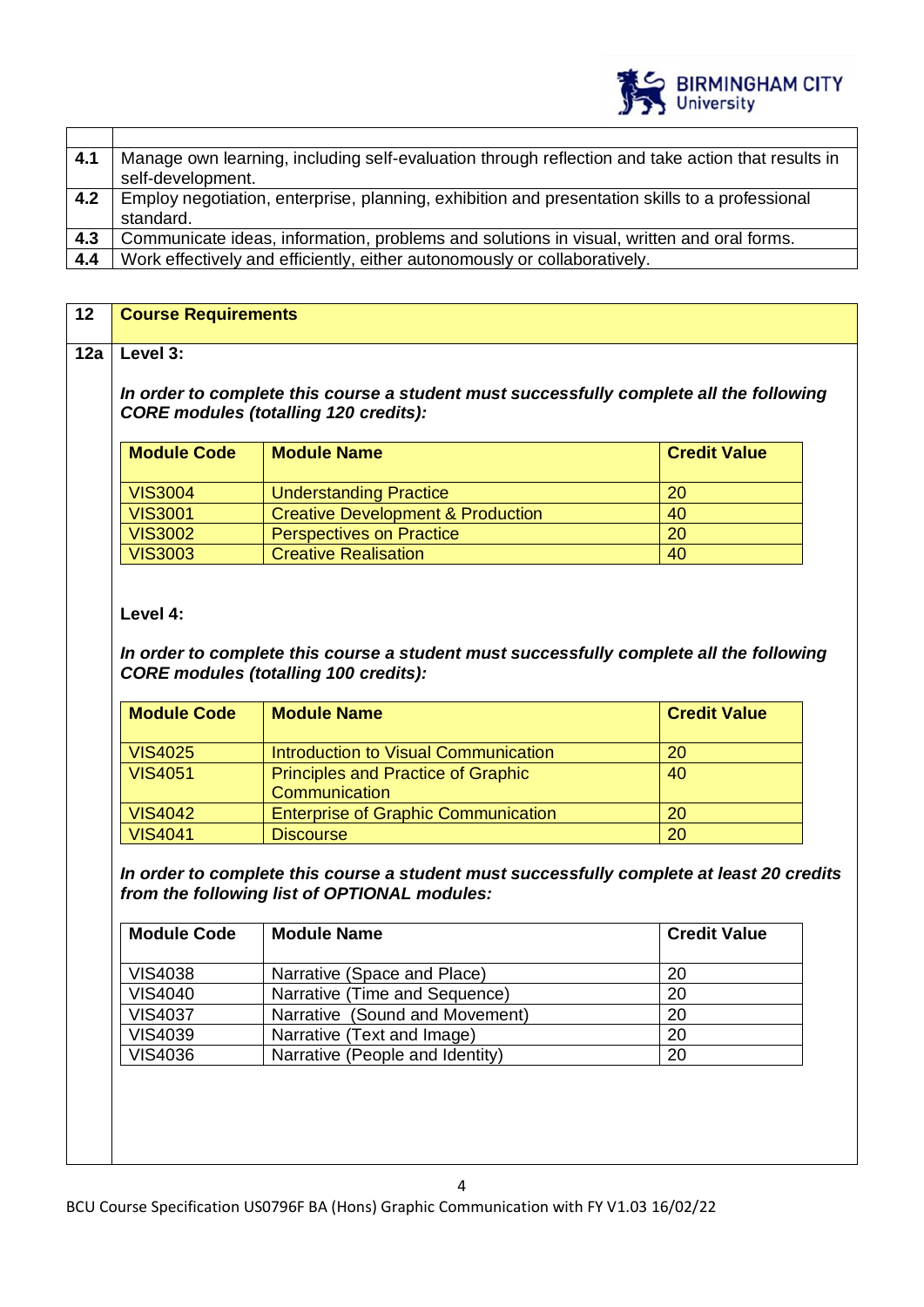

## **Level 5:**

## *In order to complete this course a student must successfully complete all the following CORE modules (totalling 100 credits):*

| <b>Module Code</b> | <b>Module Name</b>                      | <b>Credit Value</b> |
|--------------------|-----------------------------------------|---------------------|
| <b>VIS5038</b>     | <b>Context of Graphic Communication</b> | 40                  |
| <b>VIS5041</b>     | <b>Identifying Direction</b>            | 40                  |
| ADM5001            | <b>Live Project</b>                     | 20                  |

*In order to complete this course a student must successfully complete at least 20 credits from the following list of OPTIONAL modules.* 

| <b>Module Code</b> | <b>Module Name</b>            | <b>Credit Value</b> |
|--------------------|-------------------------------|---------------------|
| ADM5000            | Work Placement                | 20                  |
| ADM5006            | <b>Collaborative Practice</b> | 20                  |

## **Level 6:**

*In order to complete this course a student must successfully complete all the following CORE modules (totalling 120 credits):*

| <b>Module Code</b> | <b>Module Name</b>       | <b>Credit Value</b> |
|--------------------|--------------------------|---------------------|
| <b>VIS6037</b>     | <b>Critical Practice</b> | 60                  |
| ADM6006            | <b>Major Project</b>     | 60                  |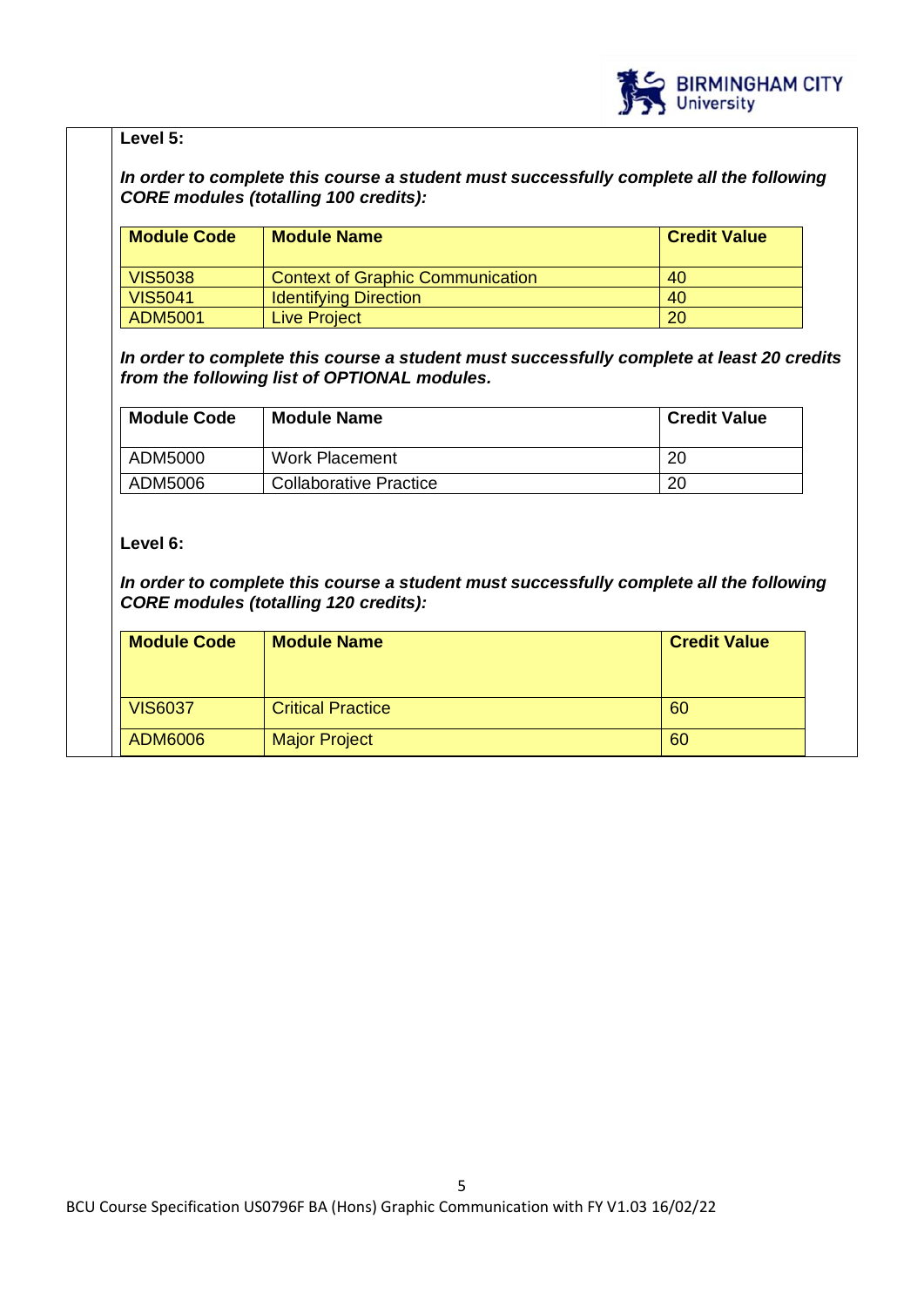

## **12b Structure Diagram**

*Please note list of optional modules is indicative only as modules will only run if selected by 15 or more students. Students' choice will not be guaranteed for optional modules but a fair and transparent process will be adopted and shared with students.*

## **Level 3**

| <b>SEMESTER ONE</b>                                                                                             | <b>SEMESTER TWO</b>                                                                 |
|-----------------------------------------------------------------------------------------------------------------|-------------------------------------------------------------------------------------|
| Core<br>Understanding Practice (20 credits)<br>$\bullet$<br>Creative Development and Production (40<br>credits) | Core<br>Perspective on Practice (20 credits)<br>• Creative Realisation (40 credits) |

#### **Level 4**

| <b>SEMESTER ONE</b>                                                                                                                                         | <b>SEMESTER TWO</b>                                                                                                                                                                                                                                              |
|-------------------------------------------------------------------------------------------------------------------------------------------------------------|------------------------------------------------------------------------------------------------------------------------------------------------------------------------------------------------------------------------------------------------------------------|
| Core<br>Introduction to Visual Communication (20)<br>$\bullet$<br>credits)<br>Principles and Practice of Graphic<br>$\bullet$<br>Communication (40 credits) | Core<br>Enterprise of Graphic Communication (20<br>credits)<br>Discourse (20 credits)<br>$\bullet$                                                                                                                                                               |
| Optional                                                                                                                                                    | Optional                                                                                                                                                                                                                                                         |
| No Optional Modules this Semester<br>$\bullet$                                                                                                              | Narrative (Space and Place) (20 credits)<br>Narrative (Time and Sequence) (20<br>$\bullet$<br>credits)<br>Narrative (Sound and Movement) (20<br>$\bullet$<br>credits)<br>Narrative (Text and Image) (20 credits)<br>Narrative (People and Identity) (20 credits) |

## **Level 5**

| Core                                                                            | Core                                                            |
|---------------------------------------------------------------------------------|-----------------------------------------------------------------|
| Context of Graphic Communication (40<br>$\bullet$<br>credits)                   | Identifying Direction (40 credits)<br>Live Project (20 credits) |
| Optional                                                                        | Optional                                                        |
| Work Placement (20 credits)<br>Collaborative Practice (20 credits)<br>$\bullet$ | No Optional Modules this Semester                               |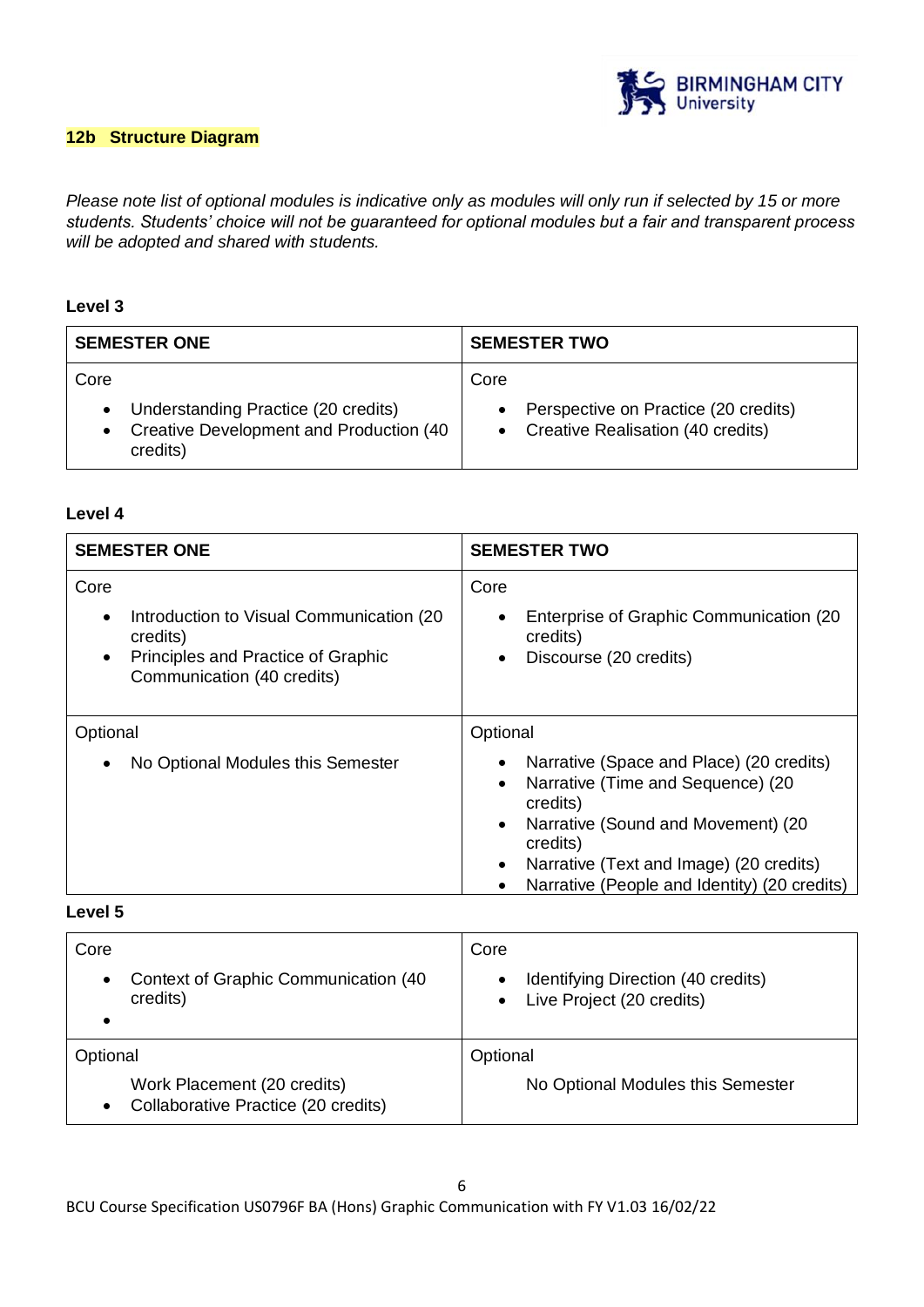

## **Level 6**

| Core                           | Core                       |
|--------------------------------|----------------------------|
| Critical Practice (20 credits) | Major Project (20 credits) |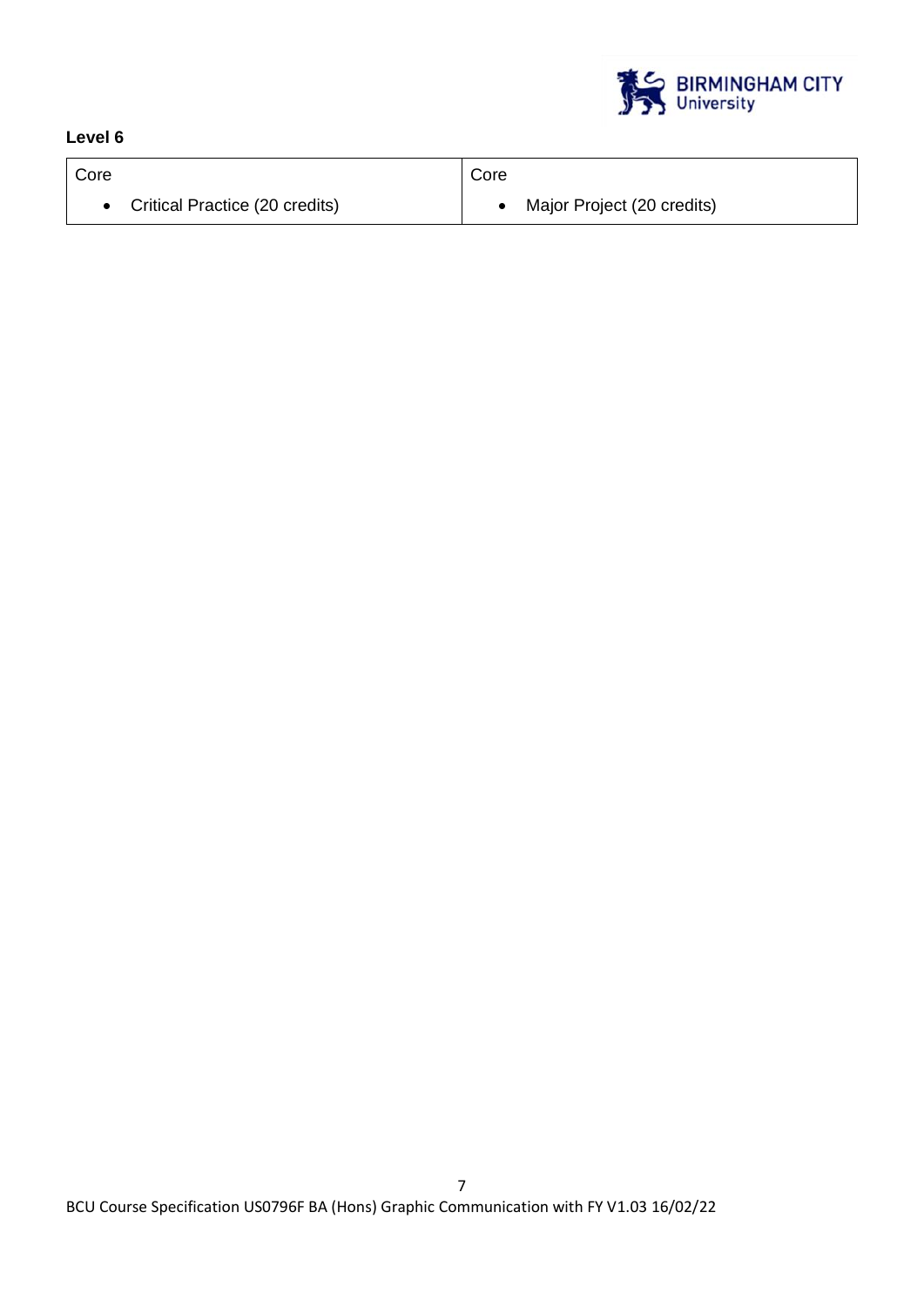

#### **13 Overall Student Workload and Balance of Assessment**

Overall student *workload* consists of class contact hours, independent learning and assessment activity, with each credit taken equating to a total study time of around 10 hours. While actual contact hours may depend on the optional modules selected, the following information gives an indication of how much time students will need to allocate to different activities at each level of the course.

- *Scheduled Learning* includes lectures, practical classes and workshops, contact time specified in timetable
- *Directed Learning* includes placements, work-based learning, external visits, on-line activity, Graduate+, peer learning
- *Private Study* includes preparation for exams

The *balance of assessment* by mode of assessment (e.g. coursework, exam and in-person) depends to some extent on the optional modules chosen by students. The approximate percentage of the course assessed by coursework, exam and in-person is shown below.

## **Level 3**

## **Workload**

## **% time spent in timetabled teaching and learning activity**

| <b>Activity</b>      | <b>Number of Hours</b> |
|----------------------|------------------------|
| Scheduled Learning   | 480                    |
| Directed Learning    | 480                    |
| <b>Private Study</b> | 240                    |
| <b>Total Hours</b>   | 1200                   |

#### **Balance of Assessment**

| <b>Assessment Mode</b> | Percentage |
|------------------------|------------|
| Coursework             | 100%       |
| Exam                   |            |
| In-Person              |            |

#### **Level 4**

#### **Workload**

#### **% time spent in timetabled teaching and learning activity**

| <b>Activity</b>      | <b>Number of Hours</b> |
|----------------------|------------------------|
| Scheduled Learning   | 257                    |
| Directed Learning    | 703                    |
| <b>Private Study</b> | 240                    |
| Total Hours          | 1200                   |

#### **Balance of Assessment**

| <b>Assessment Mode</b> | Percentage |
|------------------------|------------|
| Coursework             | 100%       |
| Exam                   |            |